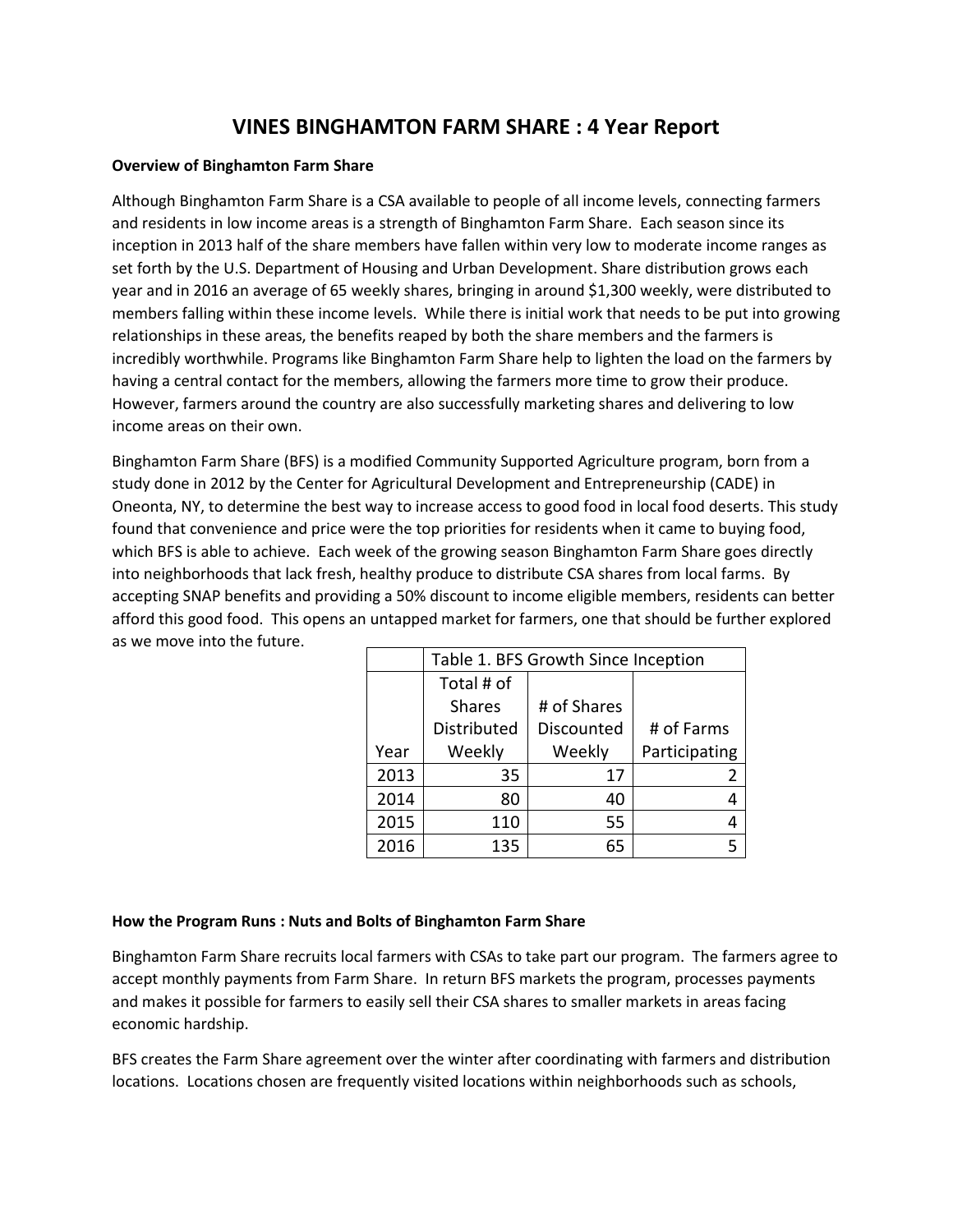churches and community centers. The agreement is an easy to understand document that captures member information from where they will be picking up to demographics for grant reporting (see attachment).

In April and May Binghamton Farm Share starts the real marketing of the program to folks through tabling, social media, emails and by going door to door in the neighborhoods served.

Agreements are entered into a Microsoft Access Database created specifically for our program. The database is able to track payments, grant reporting items (income levels, household sizes, ethnicity, etc.). It tracks how many shares are sold in a specific week so it's easy to order from the farmers as well as creates distribution sheets for the volunteers at the distribution sites.



Shares are ordered from the farmers a week in advance. Because BFS focuses on working within economically challenged neighborhoods there is sometimes transiency and unexpected circumstances that members face. Because of this the farmers agree that shares can be ordered weekly.

### **Distribution Checklist**

- Marketing Information
- Recipes
- Farm Newsletters
- Office Supplies (pens, etc)
- Calculator
- Receipt Book
- Cash Box
- EBT Machine
- Paper Offline SNAP vouchers

The day before distribution plastic totes are prepped with everything necessary for running distribution (see box left). Members are contacted either by email, text or a phone call with a reminder of time and location of that they can pick up their share the following day.

On the day of distribution, farmers usually deliver the shares to one or two designated locations. Farm Share staff then transport the shares to the appropriate distribution sites that need them.

Distribution sites are staffed by volunteers. In 2016 over 400 hours of volunteer time was dedicated to running the distribution locations. In the beginning, volunteers were

mostly from outside of the communities that were being served but as the program continues our volunteers are usually from within the community.

Generally, two volunteers staff a site. These volunteers are responsible for accepting and recording payments, giving the members the correct share, and disseminating any information about the share or program that is important. Most weeks there is a sample that one of the volunteers will be talking about and encouraging members to try. A half hour before the end of distribution volunteers call members that haven't picked up to remind them their produce is waiting for them.

### **Making Binghamton Farm Share Affordable**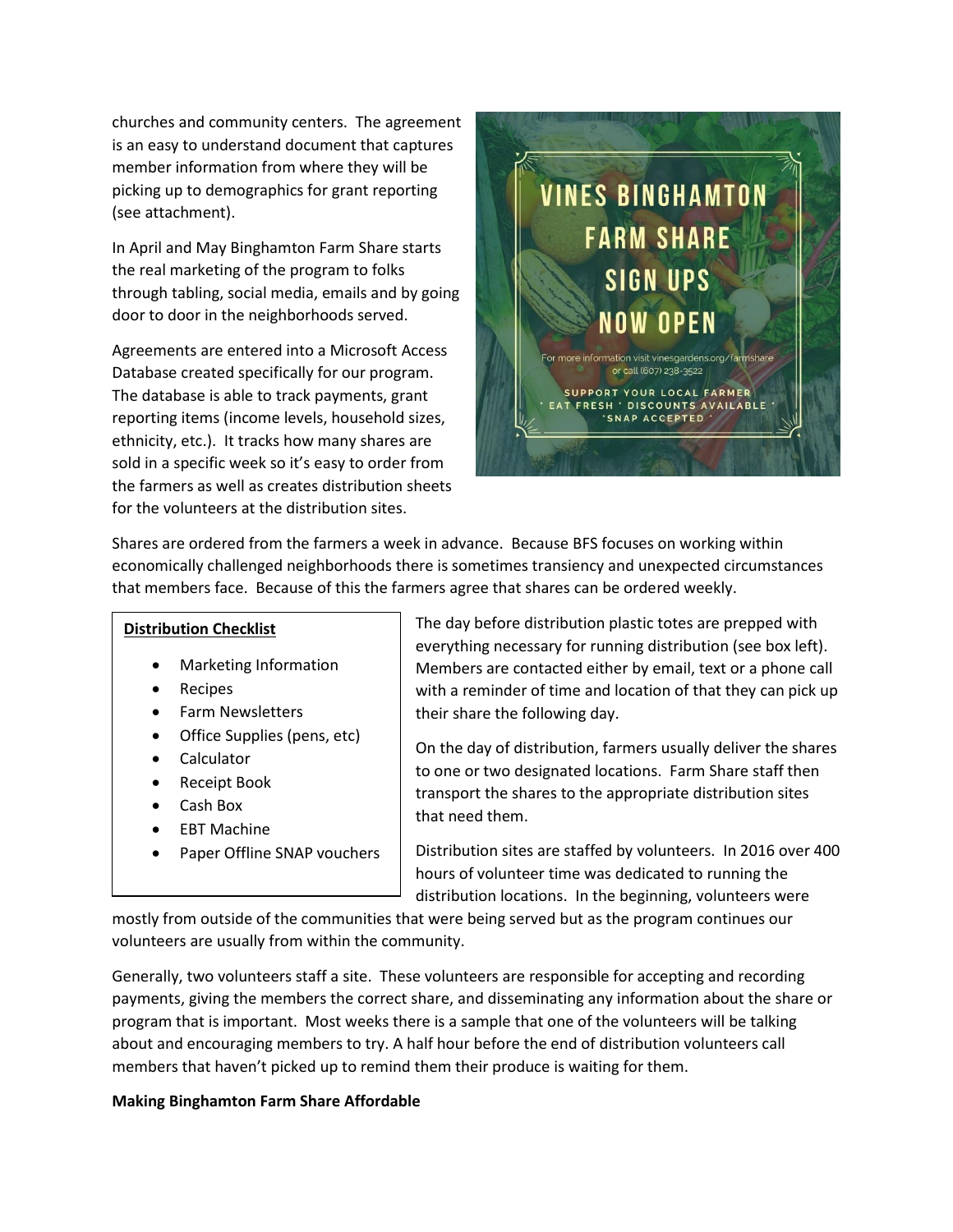Just creating access to healthy, fresh produce isn't enough to get people to change their habits. The other major barrier to incorporating a healthy diet is affordability. Binghamton Farm Share accomplishes this through three different parts of our program.

Through grant funding, BFS is able to offer members who fall within income guidelines for set forth by the federal department of Housing and Urban Development a discount on their shares. For the first four years of the program a 50% discount was offered to all members who fell within levels 1-3 (see table below – this table is based on HUD data for the Binghamton, NY Area). However, we found that each year we would run out of funding more and more quickly. In 2017, we are implementing tiered discounts where members falling in level 3 of the income eligibility chart are offered 25% discount with levels 1 and 2 continuing to receive a 50% discount.

| No. of family<br>members living in<br>household | Level 1        | Level 2             | Level 3             | Level 4       |
|-------------------------------------------------|----------------|---------------------|---------------------|---------------|
| 1                                               | Up to \$13,450 | \$13,451 - \$22,400 | \$22,401-\$35,800   | Over \$35,800 |
| $\mathcal{P}$                                   | Up to \$16,020 | $$16,021 - $25,650$ | \$26,651-\$40,900   | Over \$40,900 |
| 3                                               | Up to \$20,160 | \$20,161 - \$28,800 | \$28,801-\$46,000   | Over \$46,000 |
| 4                                               | Up to \$24,300 | \$24,301 - \$31,950 | \$31,951-\$51,100   | Over \$51,100 |
| 5                                               | Up to \$28,440 | \$28,441 - \$34,550 | \$34,551 - \$55,200 | Over \$55,200 |
| 6                                               | Up to \$32,580 | \$32,581 - \$37,100 | \$37,101-\$59,300   | Over \$59,300 |
| 7                                               | Up to \$36,730 | \$36,731 - \$39,650 | \$39,651 - \$63,400 | Over \$63,400 |
| 8                                               | Up to \$40,890 | \$40,891 - \$42,200 | \$42,201-\$67,500   | Over \$67,500 |

Binghamton Farm Share also has the ability to process EBT/SNAP benefits. By accepting SNAP benefits members can use some of their food budget directly on fresh produce from local farms.

### **Member Education**

Binghamton Farm Share has found that the key to retention is member education. Through the NESARE grant we were able to produce extensive materials for our members. Each week members receive a recipe that ingredients include some of the produce that are found in the shares that week. Importantly, the other ingredients are familiar and things that members would either have on hand or easily be able to purchase. Often the recipes are variations on common recipes such as carrot tacos or zucchini crab cakes.

In addition, BFS was receiving feedback that produce wasn't staying fresh long. While farmer's examined how they were shipping the produce we also decided to concentrate on storage. Reminding members that they need to put their shares away properly when they arrive home and giving them explicit instructions on how to do so cut down on the number of complaints received. Guides created include: Care for your Share (below) , Quick Guides that give a tips on storage, easy use and long term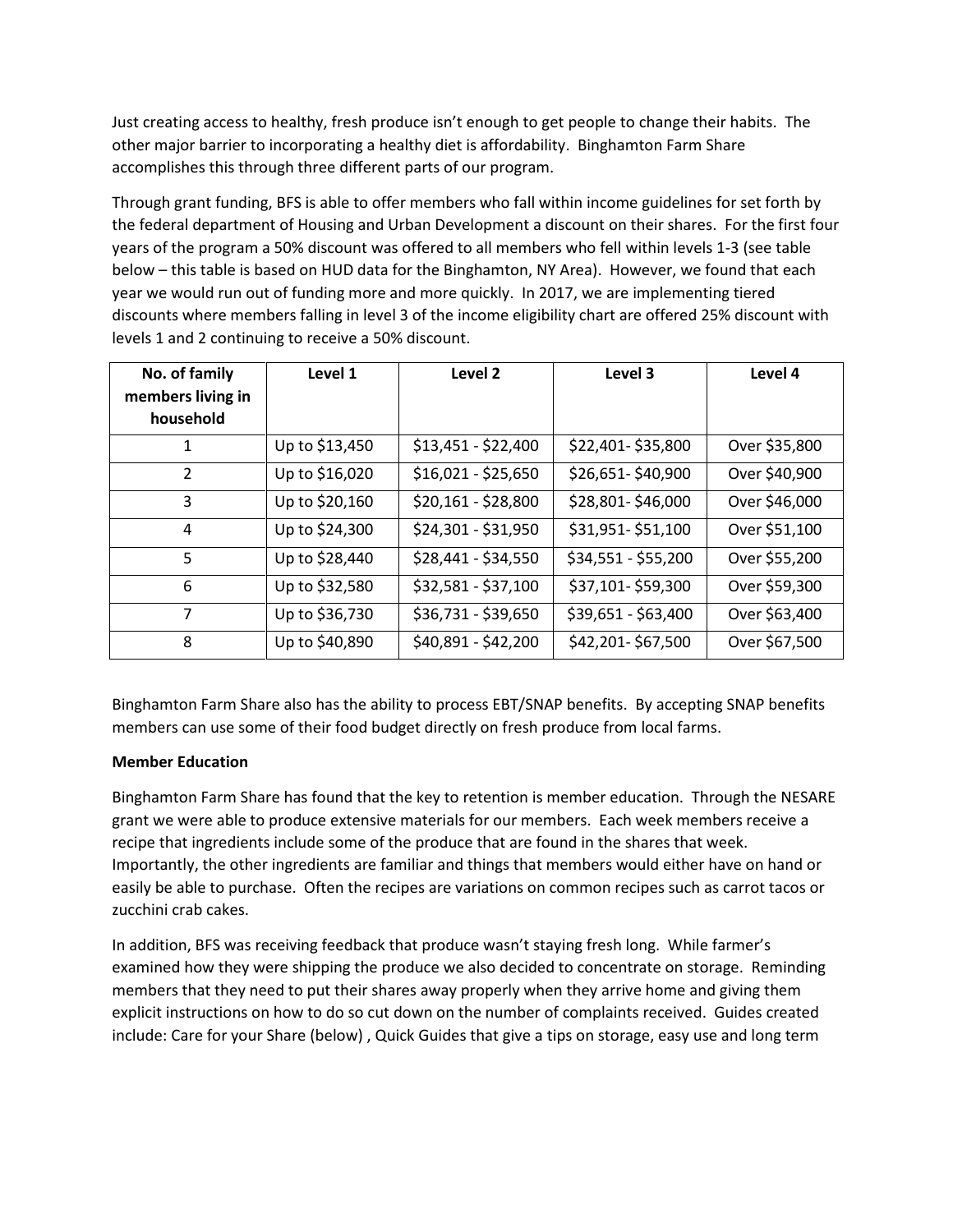storage and a freezing guide. Also created were guides for Herb storage, using spices and basics for

## How to Care for Your **VINES Farm Share**

Remember to separate your share and store it properly! Follow these guidelines so your produce stays fresh:

| Eat Quick (48 hours)<br>Corn, Strawberries, Raspberries<br>Store: in plastic bags in fridge                                                                                                                                                                                                    | Eat Quick (3 -5days)<br>Bok choy, Collards, Cherries, Kale,<br>Peaches, Salad greens*, Swiss<br>chard, Tatsoi<br>Store: in dry plastic bags loosely<br>sealed in fridge                                                                                                             |  |
|------------------------------------------------------------------------------------------------------------------------------------------------------------------------------------------------------------------------------------------------------------------------------------------------|-------------------------------------------------------------------------------------------------------------------------------------------------------------------------------------------------------------------------------------------------------------------------------------|--|
| Eat Soon (up to 1 week)<br>Broccoli, Brussels sprouts,<br>Cauliflower, Cucumbers, Daikon<br>Radishes, Fennel, Green beans,<br>Jalapenos, Leeks, Microgreens,<br>Pears, Peas, Peppers, Scallions,<br>Spinach, Summer squash, Zucchini<br>Store: in dry plastic bags loosely<br>sealed in fridge | Eat Soon (up to 1 week)<br>Cantaloupe^, Peaches^, Tomatoes<br>Store: At room temperature<br>Eggplant<br>Store: in a cool, dry place<br><sup>A</sup> Once ripe store in fridge                                                                                                       |  |
| Take your Time<br>(2 weeks to a month)<br>Apples, Blueberries, Beets,<br>Cabbage, Carrots, Celery,<br>Edamame, Garlic Scapes, Herbs,<br>Kohlrabi, Parsnips, Radishes,<br>Rhubarb, Turnips, Watermelon<br>Store: remove greens from roots &<br>keep in cool, dry storage or fridge              | Store it (for several weeks)<br>Celeriac, Garlic, Ground Cherries,<br>Onions, Potatoes, Pumpkin,<br>Thyme, Tomatillos, Winter squash,<br>Store: in a cool, well ventilated<br>area out of direct sunlight<br>Exception: celeriac anshould be<br>refrigerated in a loose plastic bag |  |
| *Salad greens include: arugula, lettuce, miruna, mustard greens, radicchio, and italian dandelion greens<br>Contact Binghamton Form Share: 607-238-3522, farmshare@vinesgardens.org,                                                                                                           | www.vinesaardens.ora/farmshare.or find us on Facebook/BinahamtonFarmShare                                                                                                                                                                                                           |  |

roasting, stir frying, and pickling. Since making these guides and implementing our Member Education the occurrences of complaints that either the produce went bad quickly or was wasted has decreased.

It's important to note that in year 4 a mid-season survey was also administered so that BFS could understand what members needed more information on and what their feedback was on shares.

### **Strong Farms, Strong Program**

Binghamton Farm Share works with five local farms. Each of them have their own strengths. We try to bring the farms together annually to learn from these strengths and discuss challenges faced. When our farms are strong, our program is strong.

The NESARE grant allowed us to hold a number of different trainings for our partner farms. Two marketing trainings were provided over the course of the grant period. The first was a basic overview of creating promotional materials, utilization of social media, what photographs are

best to use and how to strategically use limited time. This started to get our partner farms thinking about their marketing.

The second was more advanced and provided further understanding of marketing strategies for our partner farms. This training further discussed the use of social media, concentrating on the importance of branding and storytelling in all marketing outlets. Farmers learned how to create a marketing plan and timeline that was feasible to use during the busy growing season.

Through conversations and surveys of our partner farms we recognized that labor was a necessary area of technical assistance. Without having proper labor in place it becomes difficult to face challenges and grow. Farms indicated that they wanted to discuss ways of obtaining labor, what other farms were doing to retain their labor force and understand fair labor practices. Eric Denk, Agriculture Labor Program and Communications Specialist for the Department of Labor, came to speak to our farmers about compliance for both workers and growers and brought many resources to share. As well, each farm shared their unique ways of obtaining and retaining labor.

Over the years Binghamton Farm Share Farmers have adopted the following changes:

Packaging

• Binghamton Urban Farm adopted a new style of plastic CSA boxes which can be sanitized, moving them closer to future GAPs certification.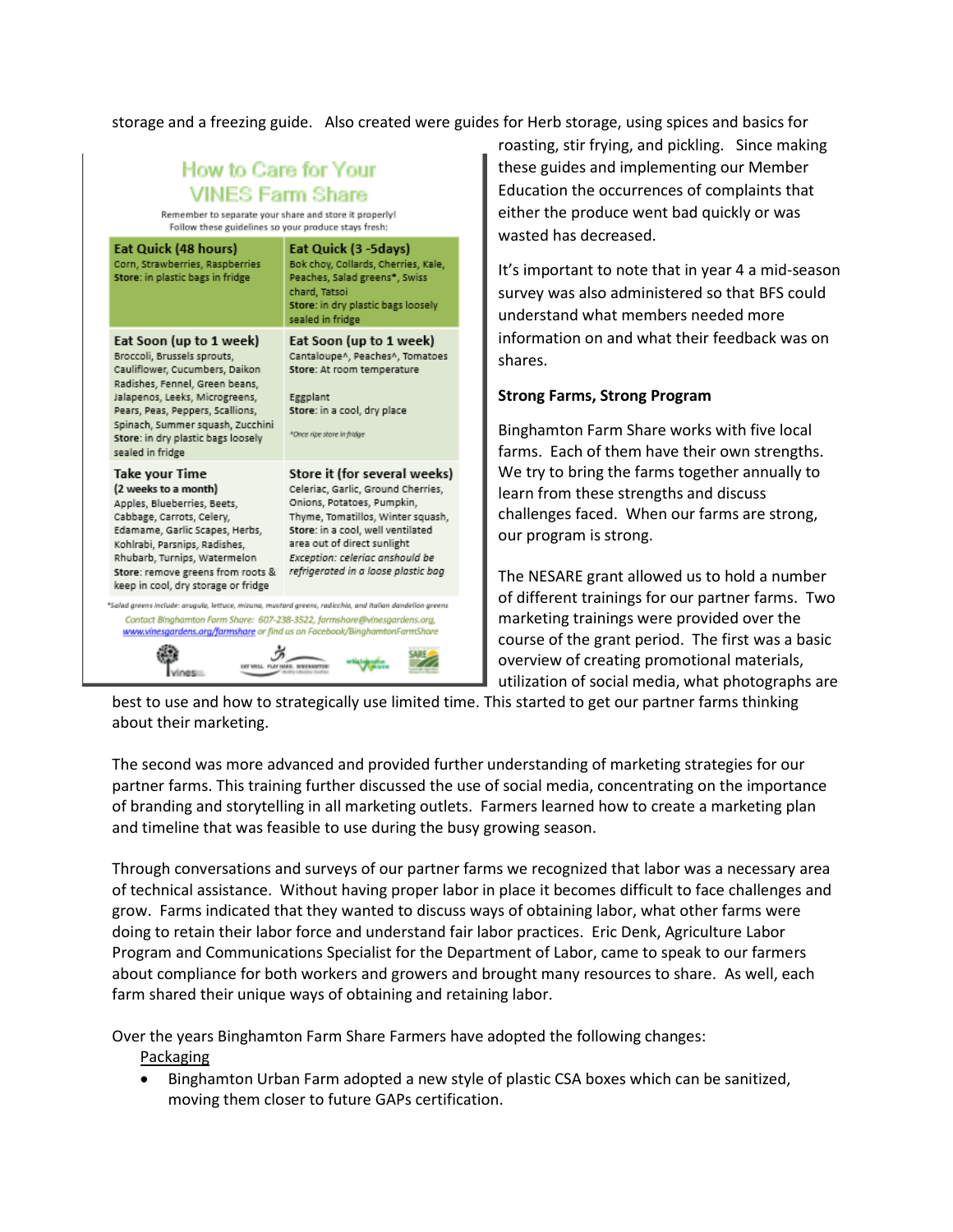

 North Windsor Berries adopted using plastic bags and clam shells for distributing their share.

• Shared Roots Farm began to use cardboard CSA boxes to transport their shares (see photograph on the left).

#### **Marketing**

 After the second training we saw an increase in social media presence with many of our partner farms, especially incorporating their story into their marketing. Posts went from a product based theme to a farm/people based theme. Shared Roots Farm and Main Street Farms are two very distinct examples of how their marketing changed.

> *Links to Social Media Marketing* https://www.facebook.com/SharedRootsFarm/ <https://www.instagram.com/mainstreetfarms/>

### Refining Shares

 Main Street Farm adopted a new smaller size share created specifically for Binghamton Farm Share members (see photograph below).



#### **Volunteers**

Binghamton Farm Share strives to create community around food and it starts with volunteers. A group of volunteers, most local to the neighborhoods served, staff the distribution sites, keeping the overhead costs low. Volunteers are both very enthusiastic about the program and very knowledgeable about the preparation of different vegetables. They do a fantastic job of creating community at each individual distribution site. End of season surveys always cite both the friendliness and knowledge of the distribution site staff as well as how members felt they had made new connections with like-minded people in their community.



Two Farm Share member volunteers at our distribution site at the Carlisle Community Center.